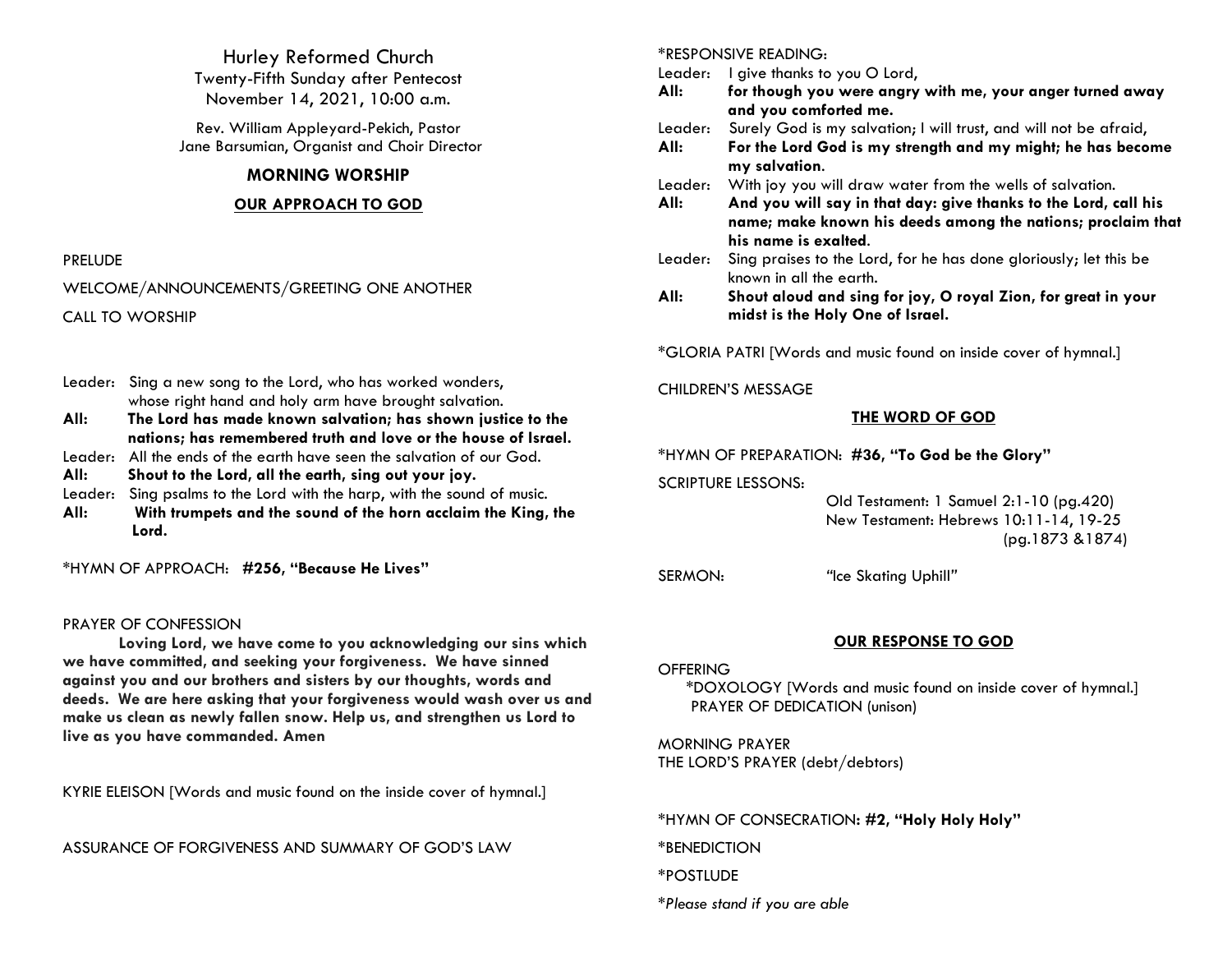#### **Welcome to Hurley Reformed Church!**

With joy we welcome your presence among us today. Let the words of the psalmist set the tone of our worship: "Sing praises to the LORD, O you faithful ones, and give thanks to his holy name--joy comes with the morning" (Psalm 30:4-5 NSRV)

**In Person and Zoom Worship** happens at 10am!

**Ushers assisting in the service** are David Kent and Dennis Croswell.

**Mission of the month-** Samaritan's Purse

**Please join us** in Schadewald Hall after worship for refreshments! Thank you to Su, Niki, Gianna & Cora for providing them this week!

**Reach out to those who need your support in their day to day needs:**  Judy Bell (Terry Gaffken's mom) needs prayers; Shirley Ruth is in Golden Hill; Bev Roosa is at the Terraces at Brookmeade; Fred Horvers is at TenBroeck; Lori Pinkham is in Wingate at Ulster; Anthony DiPietro (son of MaryAnn DiPietro); Marie Dressel; Steve Kurtz who is back at Albany Med; Muriel Ferraro is rehabbing at Thompson House.

**Audio recordings** of the weekly sermon are available on our website, HurleyReformedChurch.org.

#### **Hurley Reformed Church**

11 Main Street, PO Box 328, Hurley NY 12443

845-331-4121 www.HurleyReformedChurch.org

**Staff**

Rev. William Appleyard-Pekich Tara Lockart- Church Secretary pastor@HurleyReformedChurch.org admin@HurleyReformedChurch.org

Organist/Choir Director – Treasurer – Arlene Cotich Jane Barsumian, M.Ed.

## **Consistory 2021**

Douglas Constant, *Senior Elder*, *Classis Delegate* Allan Dumas Dennis Croswell, *Youth Ministry* Christopher Decker, *Information* Glenn Decker, *Finance Technology* Sandra Emrich, *Program & Activities* David Kent, *Worship* Thomas Harkin **Robert Kindt** James Pirro, *Property & Maintenance* Lisa Longto, *Clerk*

#### **Elders Deacons**

Hours: T,W,TH,F, 9-2

Linda Moon, *Missions*

Rev. Charles E. Stickley, *Pastor Emeritus*

**Stickley Gardens Columbarium . . .** A sacred place of beauty and contemplation. (*Located on the south lawn of the church.)* 

The lone candle on the chancel is our Peace Candle. It represents this church's support for the men and women in military service, and our prayer that one day we will live in a world where their sacrifice is no longer needed.



Hurley Reformed Church Hurley, New York

# The Rev. William Appleyard-Pekich Minister of Word and Sacrament

*Welcome*

*May the doors of this church be wide enough to receive all who need human love and fellowship, and a Father's care; and narrow enough to shut out all envy and hate.*

*Enter to Worship Depart to Serve*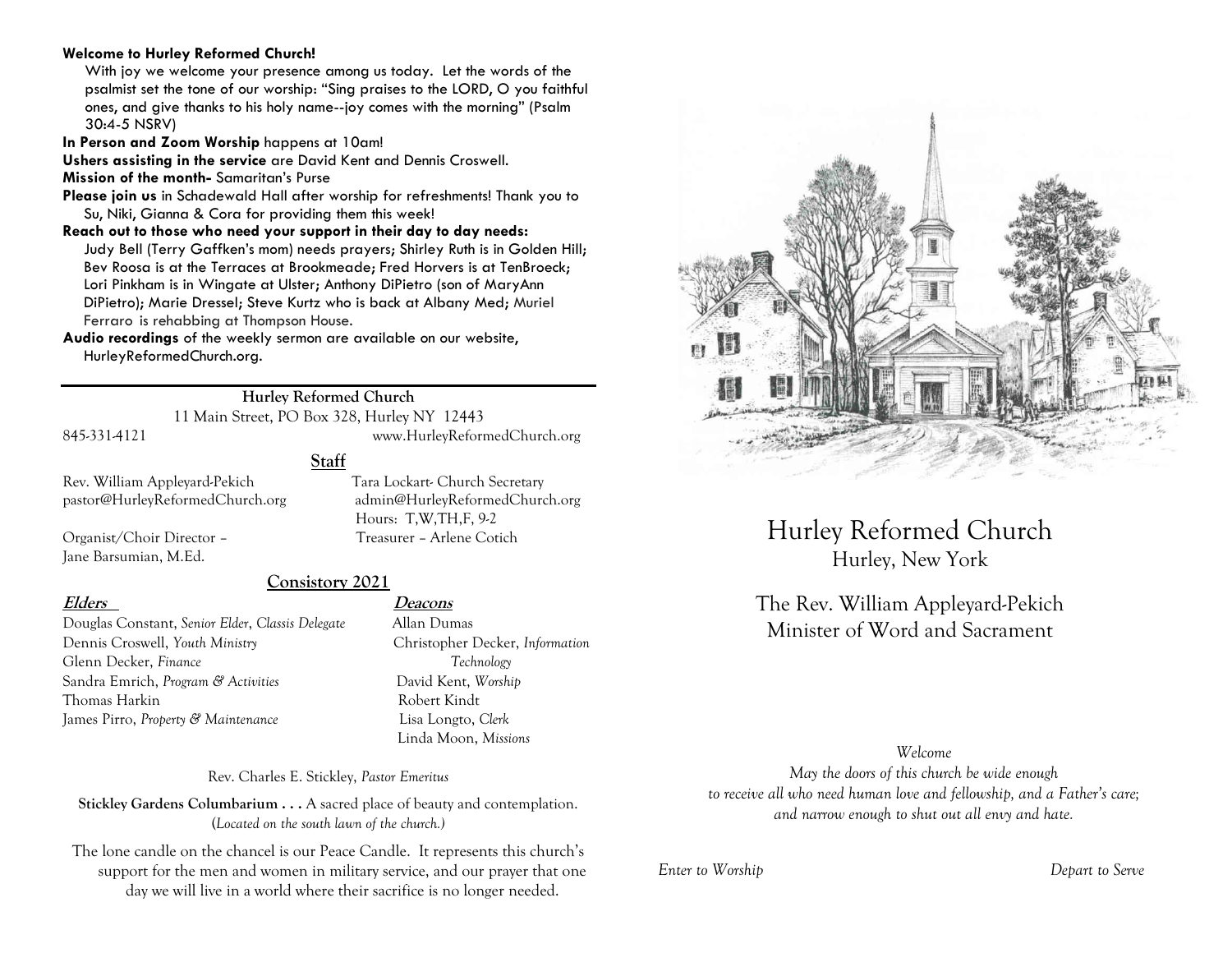# **#256 Because He Lives**

God sent His son, they called Him Jesus; He came to love, heal and forgive; He lived and died to buy my pardon, An empty grave is there to prove my Savior lives!

#### Chorus

Because He lives, I can face tomorrow, Because He lives, all fear is gone; Because I know He holds the future, And life is worth the living, Just because He lives!

How sweet to hold a newborn baby, And feel the pride and joy he gives; But greater still the calm assurance: This child can face uncertain days because He Lives!

#### Chorus

Because He lives, I can face tomorrow, Because He lives, all fear is gone; Because I know He holds the future, And life is worth the living, Just because He lives!

And then one day, I'll cross the river, I'll fight life's final war with pain; And then, as death gives way to victory, I'll see the lights of glory and I'll know He lives!

#### Chorus

Because He lives, I can face tomorrow, Because He lives, all fear is gone; Because I know He holds the future, And life is worth the living, Just because He lives!

# **#36 To God be the Glory**

To God be the glory Great things He has done So loved He the world that He gave us His Son Who yielded His life an atonement for sin And opened the life -gate that all may go in

Praise the Lord, praise the Lord! Let the earth hear His voice! Praise the Lord! Praise the Lord ! Let the people rejoice! O come to the Father Thro' Jesus , the Son And give Him the glory Great things He has done

O perfect redemption, the purchase of blood To every believer, the promise of God! The vilest offender who truly believes, That moment from Jesus a pardon receives

Praise the Lord, praise the Lord! Let the earth hear His voice! Praise the Lord! Praise the Lord ! Let the people rejoice! O come to the Father Thro' Jesus , the Son And give Him the glory Great things He has done

Great things He hath taught us, great things He has done , And great our rejoicing thro' Jesus the Son ! But purer and higher and greater will be Our wonder, our transport when Jesus we see!

Praise the Lord, praise the Lord! Let the earth hear His voice! Praise the Lord! Praise the Lord ! Let the people rejoice! O come to the Father Thro' Jesus , the Son And give Him the glory Great things He has done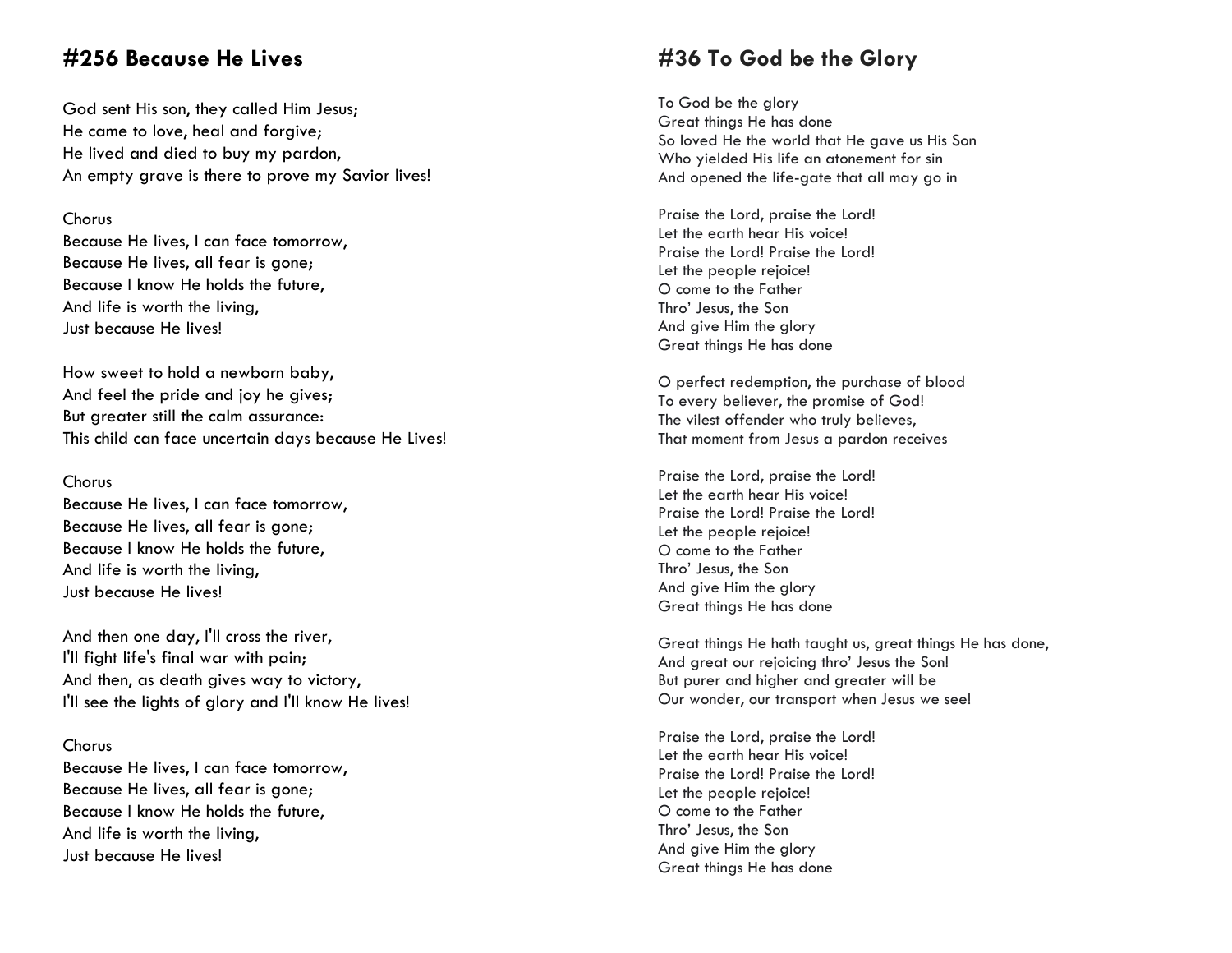### **#2 Holy Holy Holy**

Holy, holy, holy Lord God almighty! Early in the morning our song shall rise to thee. Holy, holy, holy! Merciful and mighty! God in three persons, blessed Trinity!

Holy, holy, holy! All the saints adore Thee, Casting down their golden crowns around the glassy sea; Cherubim and seraphim falling down before Thee, Which wert, and art, and evermore shalt be.

Holy, holy, holy! Tho' the darkness hide Thee, Tho' the eyes of sinful man Thy glory may not see; Only Thou art holy and there is none beside Thee Perfect in power, in love, in purity.

Holy, holy, holy! Lord God almighty! All Thy works shall praise Thy name in earth, and sky, and sea. Holy, holy, holy! Merciful and mighty! God in three persons, blessed Trinity!

# **Announcements- November 14, 2021**

- **Our prayers and condolences** go out to Shirley Burns and her family on the passing of Ron.
- **We are looking for** volunteers to help some of our members who aren't able to drive anymore get to worship. If you are willing to assist, not every week but on occasion, please let Rev Bill know**.**
- **Recycling Program is Back!** Please leave your recyclable cans/bottles in the marked canisters in Schadewald Hall. No need to separate! Terry Grafken will return them and all proceeds will go to the American Cancer Society. Thank you for all your support!
- **Dry Goods Collection** The church will be collecting dry goods for Peoples Place, boxes will be set out in the church for donations. Thanks in advance for your help!
- **A message from Sonnie Howe:** My family wishes to express heartfelt thanks to the many members of Hurley Church for the calls and cards sent upon the death of our much loved Chris Howe. Your thoughts and prayers were very much appreciated. -Sonnie
- **Come and Join the new Sit to Stand Class!** Starts December 6th @1pm, \$15/class, contact Ruth Beyl (845 688 2516) with any questions.

**Join us Thanksgiving Eve.** Worship at 7pm!

**Poinsettia Time!** See form on the reverse side!

#### **Pecan are still available!!!!**

We have plain and chocolate covered (milk and dark). Each bag is only \$12 for a wonderful treat. These make great gifts for anyone on your list, including yourself. If interested in purchasing, please reach out to Barb Hornbeck at 845-336-7910 or Sandy Emrich at 845-687-4006. Pick-up will be available either on Sundays before/after church or at the church office.